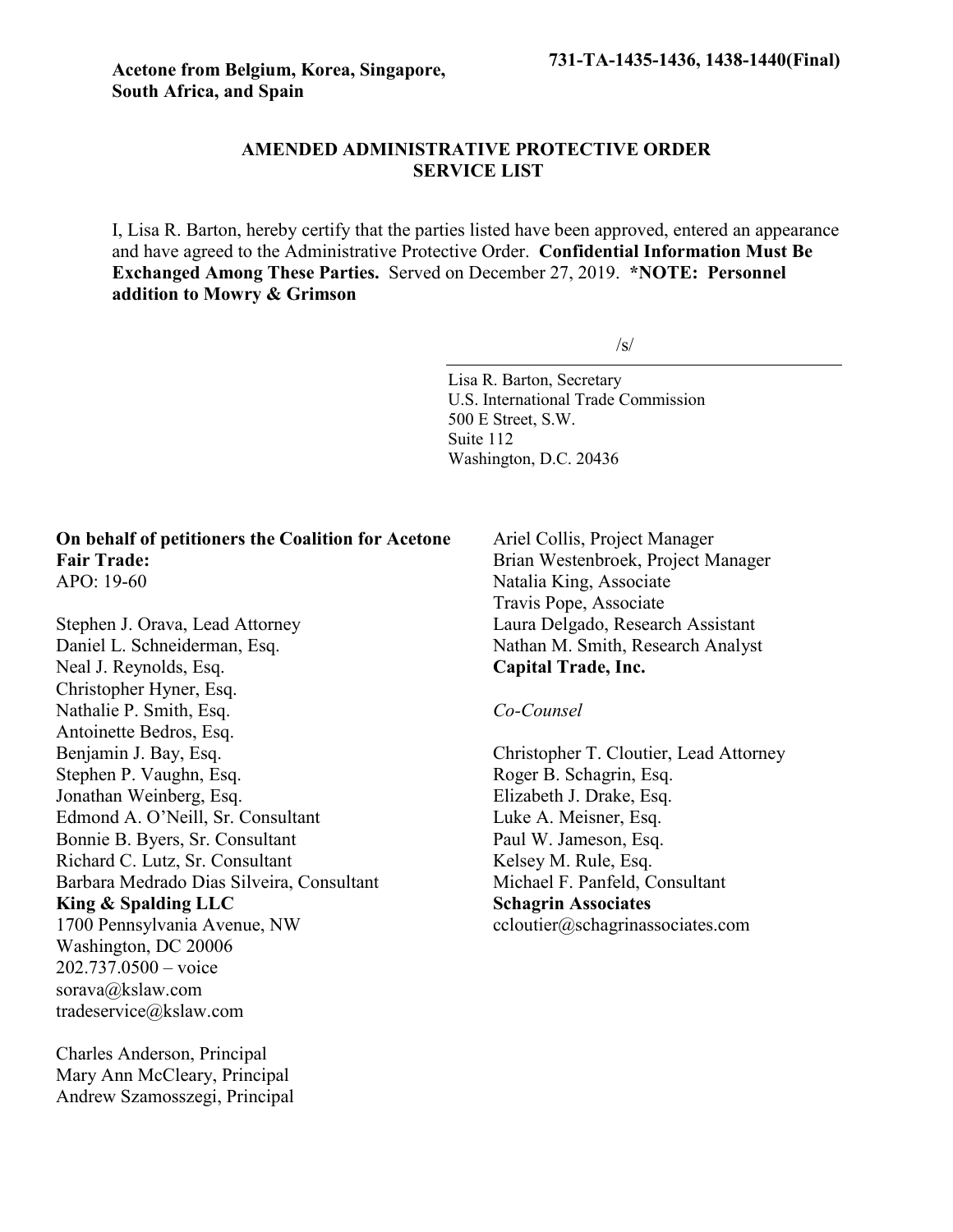Acetone from Belgium, Korea, Saudi Arabia, 731-TA-1435-1436, 1438-1440(Final) Singapore, South Africa, and Spain

## **On behalf of Sasol Chemicals (USA) LLC, Sasol Chemicals North America LLC and Sasol South Africa Limited:** APO: 19-52

Kristin H. Mowry, Lead Attorney Jeffrey S. Grimson, Esq. Jill A. Cramer, Esq. Sarah M. Wyss, Esq. James C. Beaty, Esq. Bryan P. Cenko, Esq. Karla M. Cure, International Associate Stephanie B. Velez, International Associate Nida A. Khan, International Associate Tom Wynyard Bellhouse, International Trade Consultant \*Audreyna I. Tjiptardjo, Esq. **Mowry & Grimson, PLLC** 5335 Wisconsin Avenue, NW Suite 810 Washington, DC 20015 202.688.3610 – voice  $202.595.8968 - fax$ trade@mowrygrimson.com

# **On behalf of Lucite International, Inc.:**

APO: 19-58

Richard P. Ferrin, Lead Attorney Douglas J. Heffner, Esq. Carolyn M. Bethea, Esq. Jared A. Angle, International Trade Analyst **Drinker, Biddle & Reath LLP** 1500 K Street, NW Washington, DC 20005 202.230.5803 – voice 202.842.8465 – fax Richard.ferrin@dbr.com

# **On behalf of Mitsui Phenols Singapore Pte. Ltd.** APO: 19-59

Bernd G. Janzen, Lead Attorney Yujin K. McNamara, Esq. Shana A. Hofstetter, Esq. Michael J. Adame, Esq. Jennifer M. Thunem, Esq. Devin S. Sikes, Esq. Stephen S. Kho, Esq. **Akin, Gump, Strauss, Hauer & Feld, LLP** Robert S. Strauss Tower 2001 K Street, NW Washington, DC 20006-1037 202.887.4288 – voice 202.887.4575 – fax bjanzen@akingump.com

James P. Dougan, Vice President Jerrie V. Mirga, Vice President Jennifer Lutz, Vice President Cara Groden, Sr. Economist Aaron Cantler, Economist Marlena Luhr, Economist Gillian Priddy, Economist Susannah Perkins, Economist Matthew Griffith, Economist Rebecca Tuzel, Research Assistant Emily McGuire, Research Assistant Matthew Peterson, Research Assistant **Economic Consulting Services, LLC**